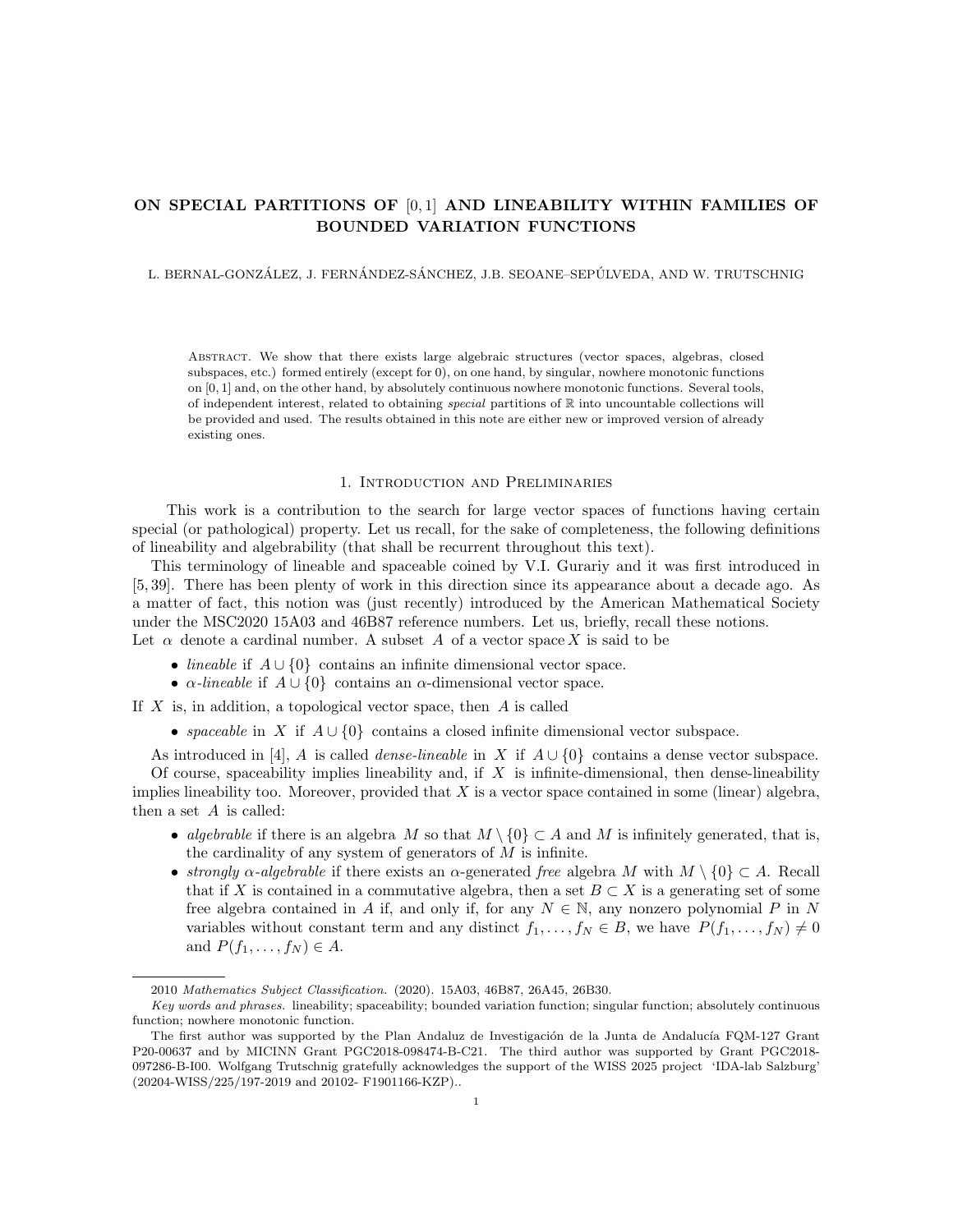The notion of simple  $\alpha$ -algebrability is defined in a similar fashion. Of course, strong  $\alpha$ -algebrability implies α-algebrability, which implies α-lineability. However, in general, the converse implications do not hold, see, e.g., [3, 8, 10]. Recall that these notions of algebrability and their variants first appeared in  $[6, 7]$ . The interested reader may also consult  $[2, 12-16, 18, 20, 22, 23, 31, 33]$  for a complete account on lineability, spaceability, algebrability and related topics.

For measure spaces  $(\Omega, \mathcal{A})$  and  $(\Omega', \mathcal{A}')$ , a measurable transformation  $T : \Omega \to \Omega'$  and a measure  $\mu$ on  $(\Omega, \mathcal{A})$  we will let  $\mu^T$  denote the push-forward of  $\mu$  under T, i.e.,  $\mu^T(E') = \mu(T^{-1}(E'))$  for every  $E' \in \mathcal{A}'$ .

By  $\Sigma_2 = \{0,1\}^{\mathbb{N}}$  we shall denote the code space of two symbols, and  $\rho$  will stand for the ultrametric defined by

(1.1) 
$$
\rho(\mathbf{k}, \mathbf{l}) = \begin{cases} 0 & \text{for } \mathbf{k} = 1 \\ 2^{-\min\{i \in \mathbb{N} : k_i \neq l_i\}} & \text{for } \mathbf{k} \neq \mathbf{l}, \end{cases}
$$

where  $\mathbf{k} = (k_i)_{i \in \mathbb{N}}, \mathbf{l} = (l_i)_{i \in \mathbb{N}}$ . The resulting metric space  $(\Sigma_2, \rho)$  is compact. Letting  $\mathcal{B}(\Sigma_2)$  denote the Borel  $\sigma$ -field on  $\Sigma_2$  and  $\Sigma_2'$  the subset of  $\Sigma_2$  containing only elements  $\mathbf{k} \in \Sigma_2$  without period 1 i.e., there is no  $i_0$  such that  $x_i = 1$  from  $i_0$  on. We obviously have  $\Sigma'_2 \in \mathcal{B}(\Sigma_2)$ .

Consider a function  $f : [0,1] \to \mathbb{R}$ . Recall that f is said to be of *bounded variation* whenever  $TV(f; [0, 1]) < \infty$ , whereby the total variation of f on [0, 1] is defined by

$$
TV(f;[0,1]) = \sup_{n \in \mathbb{N}, 0 = x_0 \le x_1 \le x_2 \le y_2 \le \dots \le x_{n-1} \le x_n = 1} \sum_{i=1}^n |f(x_i) - f(x_{i-1})|.
$$

The function f is said to be absolutely continuous if it fulfills the following condition: given  $\varepsilon > 0$ , there is a  $\delta > 0$  such that, for any  $n \in \mathbb{N}$  and any collection of  $2n$  points  $x_i, y_i$  satisfying  $0 \le x_1 \le$  $y_1 \leq x_2 \leq \cdots \leq x_n \leq y_n$  and  $\sum_{i=1}^n (y_i - x_i) < \delta$ , one has  $\sum_{i=1}^n |f(y_i) - f(x_i)| < \varepsilon$ . If f is absolutely continuous then it is continuous and of bounded variation, but the converse is false. Finally,  $f$  is called *singular* if it is continuous, bounded variation and  $f'(x)$  exists and is zero almost everywhere on [0, 1]. See [42] for background on this classes of functions.

This note is arranged as follows. Section 2 will focus on the construction of partitions of  $\mathbb R$  into uncountable collections of so-called everywhere uncountably dense sets. Several different constructions shall be provided. These tools, although of interest by themselves, will be useful throughout this note. Section 3, on the other hand, shall deal with the family of all absolutely continuous nowhere monotonic functions, the family of singular nowhere monotonic functions, and the study of their lineability. New results will be obtained and known ones will be improved. We will write  $\mathbb{N}_{\infty} = \{1, 2, 3, \ldots\} \cup \{\infty\}$  and refer to  $\Sigma_{\infty} = (\mathbb{N}_{\infty})^{\mathbb{N}}$  as code space of infinitely many symbols.

## 2. EVERYWHERE DENSE PARTITIONS OF  $[0, 1]$

In [44] (also see [26]) the authors construct partitions of the real line  $\mathbb R$  into uncountable collections of so-called everywhere uncountably dense sets, whereby a partition  $(E_t)_{t\in[0,1]}$  of R is called everywhere uncountably dense if, and only if, for every open set  $\emptyset \neq U \subseteq \mathbb{R}$  and every  $t \in [0,1]$  we have  $\#(U \cap E_t) = \mathfrak{c} = \# \mathbb{R}$ . There are various alternative simple ways to construct such partitions - we will describe one approach in detail and then only list some additional ones, all of them having in common that they are based on code spaces (also known as symbol dynamical systems) and impose conditions ignoring initial digits. To simplify notation we shall only work with  $[0, 1)$  (the extension to R is straightforward).

Let  $\psi : [0,1) \to \Sigma_2'$  be the mapping assigning every  $x \in [0,1)$  its unique binary expression  $(x_1, x_2, \ldots) \in \Sigma'_2$  without period 1. Then obviously  $\psi$  is bijective and measurable and its inverse  $\varphi$  (extended to full  $\Sigma_2$ ) is given by

$$
\varphi(\mathbf{k}) = \sum_{i=1}^{\infty} \frac{k_i}{2^i}.
$$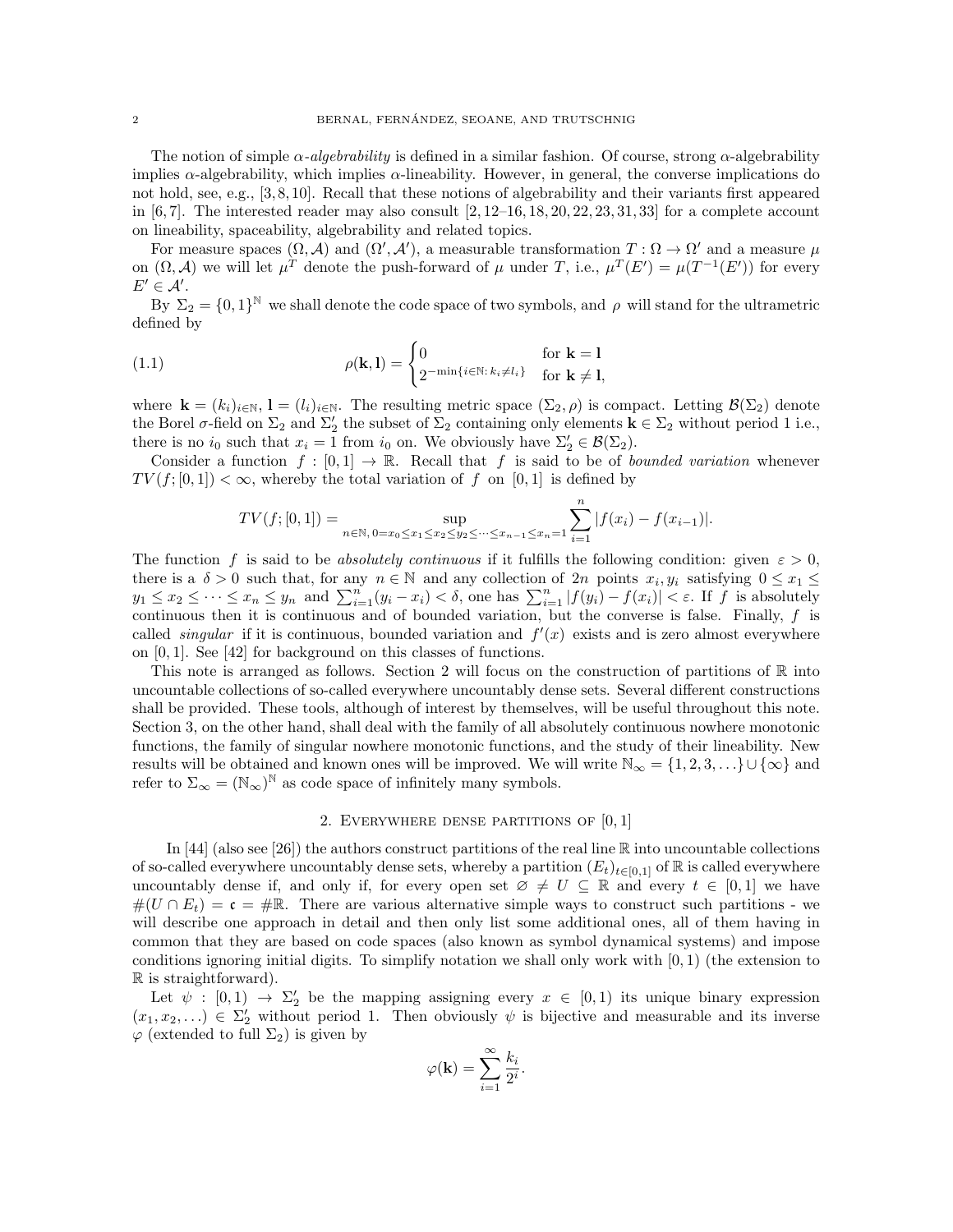It is straightforward to verify that  $\varphi : \Sigma_2 \to [0, 1)$  is continuous, hence measurable, and injective on  $\Sigma_2'.$ 

Let us denote by  $1_A$  the characteristic function of a set A. For every  $n \in \mathbb{N}$  define the mapping  $f_n : \Sigma_2 \to [0,1]$  by

$$
f_n(\mathbf{k}) = \frac{1}{n} \sum_{i=1}^n \mathbf{1}_{\{1\}}(k_i)
$$

and set

$$
h(\mathbf{k}) = \limsup_{n \to \infty} f_n(\mathbf{k}).
$$

Considering that each  $f_n$  is obviously continuous, the induced mapping  $h : \Sigma_2 \to [0, 1]$  is measurable. Finally, for every  $t \in [0, 1]$  define the set  $E_t \subseteq [0, 1)$  by

(2.1) 
$$
E_t := (h \circ \psi)^{-1}(\{t\}) = \left\{ x \in [0,1) : \limsup_{n \to \infty} \frac{\#\{i \in \{1, \ldots, n\} : x_i = 1\}}{n} = t \right\},\,
$$

where  $0.x_1x_2x_3...$  is the unique binary representation of x without period 1.

**Lemma 2.1.** The partition  $(E_t)_{t\in[0,1]}$  according to equation (2.1) has the following properties:

- (1)  $E_t \in \mathcal{B}([0,1))$  for every  $t \in [0,1]$ .
- (2)  $\lambda(E_t) = 0$  for every  $t \neq \frac{1}{2}$ ,  $\lambda(E_{\frac{1}{2}}) = 1$ .
- (3)  $(E_t)_{t\in[0,1]}$  is everywhere uncountably dense in  $[0,1)$ .

*Proof.* The first assertion is trivial considering that  $h \circ \psi$  is measurable, the fact that  $\lambda(E_{\frac{1}{2}}) = 1$  is a direct consequence of the Strong Law of Large Numbers (see [30]) as well as the Birkhoff Ergodic Theorem (see [43]), using  $\sigma$ -additivity of  $\lambda$  therefore implies  $\lambda(E_t) = 0$  for every  $t \neq \frac{1}{2}$ , and it remains to prove the third assertion.

We start with  $t \in (0,1)$  and show that  $E_t$  is everywhere uncountably dense. For  $\mathbf{k} \in \Sigma_2$  arbitrary but fixed let  $\iota_t(\mathbf{k}) \in \Sigma_2$  be given by

$$
\iota_t(\mathbf{k}) = (k_1, \underbrace{1, \ldots, 1}_{n_1 \text{ times}}, k_2, \underbrace{0, \ldots, 0}_{n_2 \text{ times}}, k_3, \underbrace{1, \ldots, 1}_{n_3 \text{ times}}, k_4, \underbrace{0, \ldots, 0}_{n_4 \text{ times}}, k_5, \ldots),
$$

where  $n_1, n_2, \ldots \in \mathbb{N}_0$  are as follows:  $n_1$  is the minimal integer fulfilling  $\frac{k_1+n_1}{n_1+1} \geq t$ ,  $n_2$  the minimal integer fulfilling  $\frac{k_1+k_2+n_1}{n_1+n_2+2} < t$ ,  $n_3$  the minimal integer fulfilling  $\frac{k_1+k_2+k_3+n_1+n_3}{n_1+n_2+n_3+3} \ge t$ , and so on. Loosely speaking, sufficiently many 1s and 0s are inserted between  $k_1, k_2, \ldots$  in such a way that the resulting sequence  $(f_n(\iota_t(\mathbf{k})))_{n\in\mathbb{N}}$  jumps above and below t and converges to t.

It is straightforward to verify that  $\iota_t : \Sigma_2 \to \Sigma_2$  is injective, hence considering  $\varphi \circ \iota_t(\Sigma_2) \in E_t$  it follows that  $E_t$  has cardinality c. If  $U \subseteq [0, 1)$  is open and non-empty then U contains an interval of the form  $\left[\frac{i-1}{2^n},\frac{i}{2^n}\right]$  for some  $n \in \mathbb{N}$  and some  $i \in \{1,\ldots,2^n\}$ , so we can find some  $l_1,\ldots,l_n \in \{0,1\}$  such that (slightly abusing notation)  $\varphi((l_1, l_2, \ldots, l_n, \iota_t(\mathbf{k}))) \in E_t \cap U$  for every  $\mathbf{k} \in \Sigma_2$ , implying that  $E_t \cap U$ has cardinality c. The cases  $t = 0$  and  $t = 1$  can be handled analogously.

Alternative methods for constructing everywhere uncountably dense partitions  $(E_t)_{t\in[0,1]}$  are the following ones:

(i) As usual, let  $G : [0,1] \to [0,1]$  denote the Gauss map, defined by  $G(0) = 0$  and  $G(x) = \frac{1}{x} - \left\lfloor \frac{1}{x} \right\rfloor$ for  $x \in (0,1]$ . Set  $s_i = \frac{1}{i}$  for every  $i \in \mathbb{N}$  and  $s_{\infty} = 0$ . Then the intervals  $I_{\infty} = \{s_{\infty}\}, I_1 =$  $(s_2, s_1], I_2 = (s_3, s_2], \ldots$  form a partition  $\gamma_G$  of [0, 1]. Coding orbits of G via  $\gamma_G$ , the continued fraction expansion cf :  $[0,1] \to \Sigma_{\infty}$  is defined by setting cf(x) =  $\mathbf{a} = (a_1, a_2, a_3, \ldots) \in \Sigma$  if and only if  $G^{i-1}(x) \in I_{a_i}$  holds for every  $i \in \mathbb{N}$ . It is well known that G is strongly mixing (hence ergodic) w.r.t. the absolutely continuous probability measure  $\mu_G$  with density  $\frac{1}{\ln 2} \frac{1}{1+x}$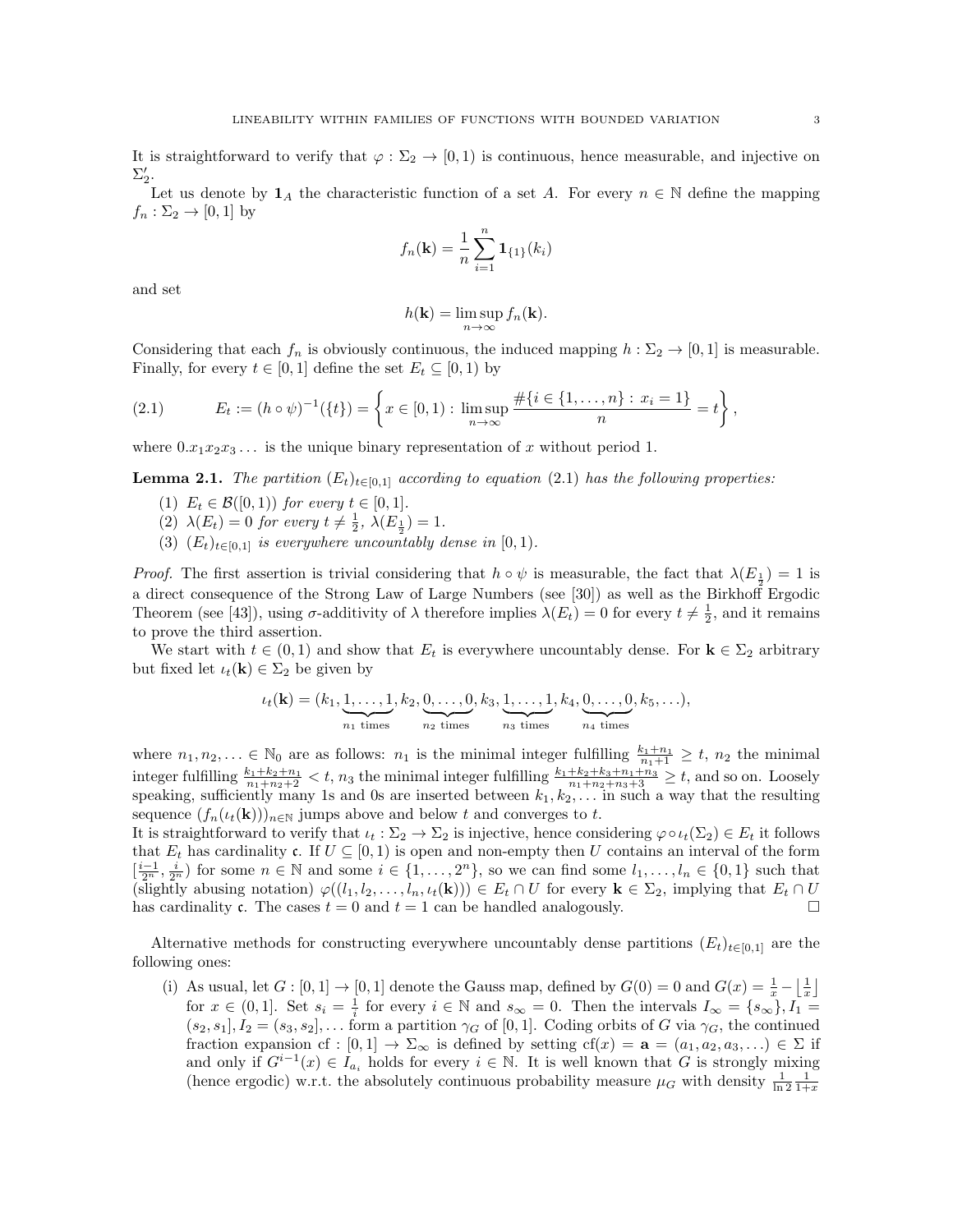for  $x \in [0,1]$  (see [27]).

For every  $t \in [0, 1]$  define the set  $\Omega_t$  by

(2.2) 
$$
\Omega_t := \left\{ \mathbf{k} \in \Sigma_\infty : \limsup_{n \to \infty} \frac{1}{n} \sum_{i=1}^n \mathbf{1}_{\{1\}}(k_i) = t \right\}
$$

and set  $F_t = (cf)^{-1}(\Omega_t)$ . Then it is straightforward to show that  $(F_t)_{t \in [0,1]}$  is an everywhere uncountably dense partition of [0, 1] in Borel sets, and we have  $\lambda(F_t) = 0$  for all  $t \neq 2 - \frac{\log 3}{\log 2} =$ :  $t_1$  as well as  $\lambda(F_{t_1}) = 1$ .

(ii) The Gauss map G and the continued fraction expansion cf :  $[0,1] \rightarrow \Sigma_{\infty}$  allow to construct another uncountably dense partition of [0,1]: Suppose that  $S \subseteq \mathbb{N}$  is a set containing at least two points. Then considering

$$
\Omega_S := \left\{ \mathbf{k} \in \mathbb{N}^\mathbb{N} : \#\{i \in \mathbb{N} : k_i \notin S\} < \infty \text{ and } \#\{i \in \mathbb{N} : k_i = j\} = \aleph_0 \text{ for every } j \in S \right\}
$$

and setting  $H_S = (cf)^{-1}(\Omega_S)$  it is straightforward to verify that  $H_S$  fulfills  $\#U \cap H_S = \mathfrak{c}$ for every non-empty open set  $U \subseteq [0,1]$ . Moreover,  $\bigcup_{S \subset \mathbb{N}, \#S \geq 2} H_S$  contains all  $x \in [0,1]$ for which cf(x)  $\in \Sigma_{\infty}$  is not eventually constant. Letting  $\Lambda$  denote this very exceptional set, setting  $H'_{\{1,2\}} = H_{\{1,2\}} \cup \Lambda$  as well as  $H'_{S} = H_{S}$  for every S with  $\#S \geq 2$  and  $S \neq \{1,2\}$ therefore yields an everywhere uncountably dense partition of [0, 1].

(iii) Example 12.4 in [19] provides a less elementary example of an everywhere uncountably dense partition of  $[0, 1]$ .

In the rest of this section we will construct countable partitions fulfilling a condition even stronger than uncountable nowhere denseness:

**Definition 2.2.** A set  $E \in \mathcal{B}([0,1])$  is called  $\lambda$ -dense if for every nonempty open subset  $U \subseteq [0,1]$  we have  $\lambda(E \cap U) > 0$  and  $\lambda(E^c \cap U) > 0$ . Moreover, a partition  $(E_n)_{n \in \mathbb{N}}$  of  $[0,1]$  is called  $\lambda$ -dense if every  $E_n$  is  $\lambda$ -dense.

An example of a  $\lambda$ -dense set  $E \in \mathcal{B}([0,1])$  fulfilling  $\lambda(E) = \frac{1}{2}$ , which was constructed via repeatedly copying shrunk versions of a fat Cantor set (a.k.a. Volterra-Smith-Cantor set) in the intervals constituting the complement of the initial Cantor set can be found in [21]. Moreover, it is known that the existence of  $\lambda$ -dense sets is equivalent to the existence of singular homeomorphisms, see [28]. In fact, let  $h : [0, 1] \rightarrow [0, 1]$  denote an increasing singular homeomorphism (for methods of construction see, e.g., [17, 35, 38, 41]) and  $\mu_h$  the probability measure associated to (the distribution function) h. Then there exists some  $\Lambda \in \mathcal{B}([0,1])$  with  $\lambda(\Lambda) = 1$  and  $\mu_h(\Lambda) = 0$  such that  $h'(x) = 0$  for every  $x \in \Lambda$ . Setting  $g = \frac{1}{2}(h + id_{[0,1]})$  yields another increasing homeomorphism g and the set  $g(\Lambda)$  is measurable and  $\lambda$ -dense: Measurability follows from the fact that  $g' = \frac{1}{2}$  on  $\Lambda$ , hence  $g(\Lambda)$  is a Borel set and  $\lambda(g(\Lambda)) = \frac{1}{2}$  holds (see [34]). Letting  $\mu_g$  denote the probability measure corresponding to (the distribution function) g we have  $\mu_g = \frac{1}{2}(\mu_h + \lambda)$ , hence using  $\lambda^{g^{-1}} = \mu_g$  and letting  $(a, b) \subseteq [0, 1]$  be non-empty yields

$$
\lambda(g(\Lambda) \cap (a, b)) = \lambda(g(\Lambda) \cap g \circ g^{-1}(a, b)) = \lambda^{g^{-1}} (\Lambda \cap g^{-1}(a, b))
$$
  
=  $\mu_g (\Lambda \cap g^{-1}(a, b)) = \frac{1}{2} \lambda (\Lambda \cap g^{-1}(a, b))$   
=  $\frac{1}{2} \lambda ((g^{-1}(a), g^{-1}(b))) > 0.$ 

To construct  $\lambda$ -dense partitions of [0, 1] the subsequent simple lemma will prove useful. We start with some notation and then state the main properties of the transformation which will be used in the sequel.

Fix  $a \in (0,1]$  and suppose that  $E \in \mathcal{B}([0,1])$  fulfills  $\lambda(E) = a$ . Set  $\vartheta_E = \lambda|_E$  and define the function  $T : [0,1] \rightarrow [0,a]$  by

(2.3) 
$$
T(x) = \int_{[0,x]} \mathbf{1}_E d\lambda = \lambda (E \cap [0,x]) = \vartheta_E([0,x]).
$$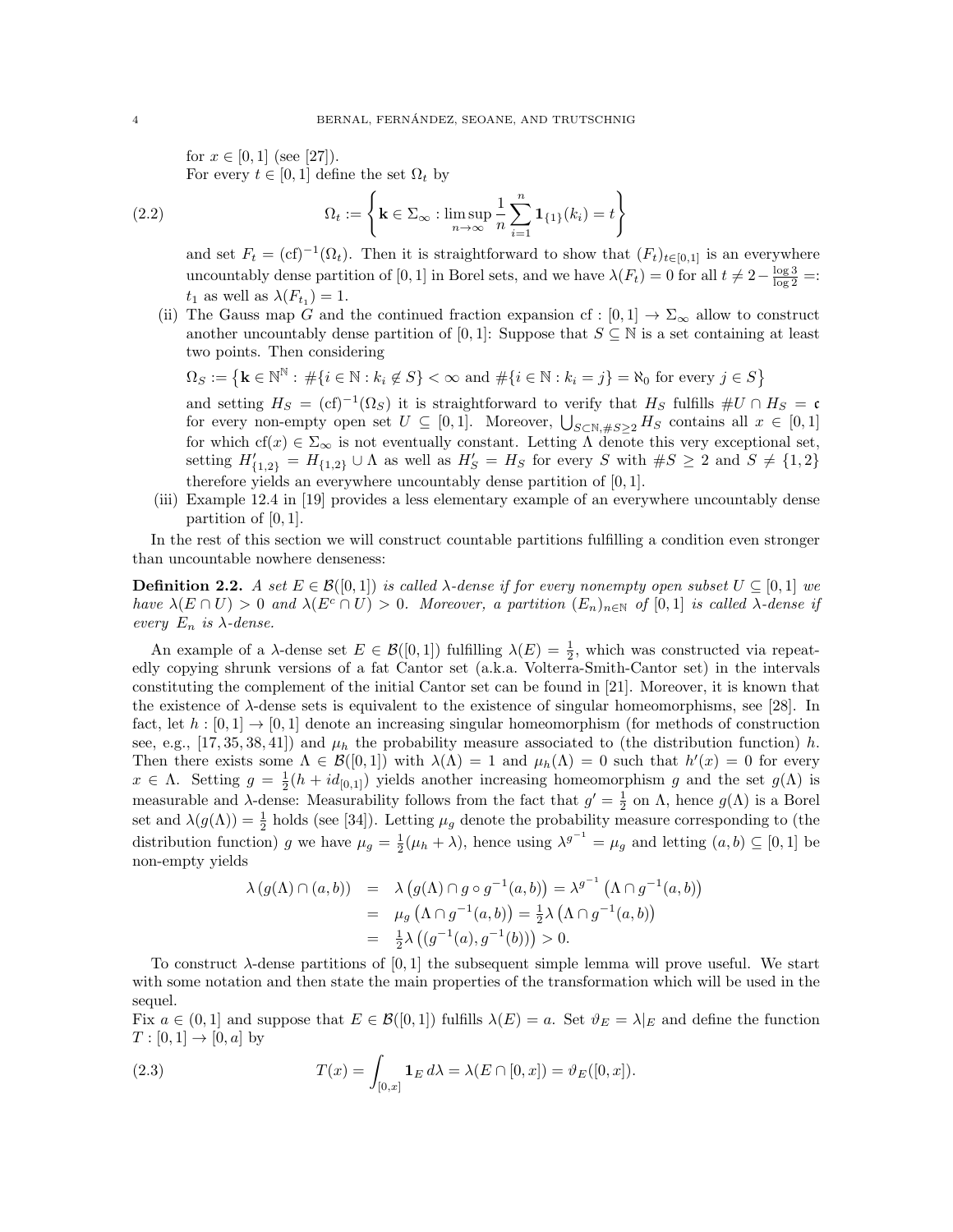The following lemma gathers some properties of T, implying that T is an isomorphism (see [43]) of  $(E, E \cap \mathcal{B}([0, 1]), \vartheta_E)$  and  $([0, a], \mathcal{B}([0, a]), \lambda|_{[0, a]}).$ 

**Lemma 2.3.** The function  $T$  defined by equation (2.3) enjoys the following properties:

- (1) T is absolutely continuous, non-decreasing and fulfills  $T(0) = 0, T(1) = a$ .
- (2) There exists a set  $\widehat{E} \in \mathcal{B}([0,1])$  fulfilling  $\widehat{E} \subseteq E$  and  $\lambda(\widehat{E}) = \lambda(I)$  such that  $T|_{\widehat{E}}$  is injective.
- (3)  $\vartheta_E^T = \lambda |_{[0,a]}$ .
- (4)  $\lambda(T(E)) = \lambda(T(\widehat{E})) = a.$
- (5) Defining  $S: T(\widehat{E}) \to \widehat{E}$  by  $S(T(x)) = x$  we have  $\lambda_{|[0,a]}^S = \vartheta_E$ .

*Proof.* The first assertion is obvious. Setting  $\Lambda := \{x \in (0,1) : T'(x) = \mathbf{1}_E(x)\}\text{, according to [37] we}$ have  $\Lambda \in \mathcal{B}([0,1])$  as well as  $\lambda(\Lambda) = 1$ . Considering  $\widehat{E} := E \cap \Lambda$  we get  $\widehat{E} \in \mathcal{B}([0,1])$  and  $\lambda(\widehat{E}) = a$ . If  $x, y \in \widehat{E}$  and  $x < y$ , then  $T'(x) = 1$ , from which  $T(y) \geq T(x + \frac{1}{n}) > T(x) + \frac{1}{2n}$  follows for all n greater than some index  $n_0 \in \mathbb{N}$ . This proves (2).

To prove the third assertion interpret  $X = id_{[0,1]}$  as random variable on the probability space

$$
([0,1],\mathcal{B}([0,1]), \frac{1}{a}\,\vartheta_E).
$$

Then the distribution function  $F_X$  of X coincides with  $\frac{1}{a}T$ , so, by the probability integral transform, the random variable  $Y = \frac{1}{a}T \circ X$  fulfills  $Y \sim \mathcal{U}(0, 1)$  (that is, Y has uniform distribution on [0, 1]), from which  $\vartheta_E^T([0, b]) = b$  for every  $b \in [0, a]$  follows immediately. Considering  $T([0, 1]) = [0, a]$  this implies  $\vartheta_E^T = \lambda|_{[0,a]}$ . Since T is injective on  $\widehat{E}$  according to [40, Theorem 4.5.4] we have  $T(\widehat{E}) \in \mathcal{B}([0,1]),$ hence

$$
a = \lambda([0, a]) \ge \lambda(T(\widehat{E})) = \vartheta_E^T(T(\widehat{E})) \ge \vartheta_E(\widehat{E}) = a
$$

shows assertion (4) (notice that  $\lambda(T(E))$  is well-defined since  $[0, a] \setminus T(\widehat{E}) \in \mathcal{B}([0, 1])$  has  $\lambda$ -measure 0, implying that  $T(E)$  is a Lebesgue-measurable set). The fifth assertion can be proved analogously.  $\Box$ 

In case  $E \in \mathcal{B}([0,1])$  is  $\lambda$ -dense the following stronger version of assertion (2) in Lemma 2.3 holds:

**Corollary 2.4.** Suppose that  $E \in \mathcal{B}([0,1])$  fulfills  $\lambda(E) = a \in (0,1]$  and that E is  $\lambda$ -dense in [0,1]. Then the function T defined according to equation (2.3) is injective on [0, 1] and we have  $\lambda|_{[0,a]}^{T^{-1}} = \vartheta_E$ . Moreover  $|T(x) - T(y)| < |x - y|$  holds for all  $x, y \in [0, 1]$  with  $x \neq y$ .

*Proof.* Injectivity of T and  $\lambda|_{[0,a]}^{T^{-1}} = \vartheta_E$  are a direct consequence of Lemma 2.3 and  $\lambda$ -densensess of E. The third assertion follows directly from the fact that for  $x < y$  we have

$$
T(y) - T(x) = \int_{(x,y)} \mathbf{1}_E d\lambda = \lambda (E \cap (x,y)) \in (0, y - x)
$$

whereby the last inequality is strict since  $\lambda(E^c \cap (x, y)) > 0$ .

Using the afore-mentioned results a  $\lambda$ -dense partition  $(E_n)_{n\in\mathbb{N}}$  can be constructed as follows: (i) Suppose that  $E_1 \in \mathcal{B}([0,1])$  is  $\lambda$ -dense with  $\lambda(E_1) = \frac{1}{2}$  and fulfills  $\{0,1\} \subseteq E_1$ . Set  $E := E_1 \setminus \{0,1\}$ and  $E \cdot \frac{1}{2} := \{ \frac{x}{2} : x \in E \}$ . Defining  $T_1 : [0,1] \to [0, \frac{1}{2}]$  and  $E_2$  by

$$
T_1(x) = \int_{[0,x]} \mathbf{1}_{E_1^c} d\lambda = \lambda (E_1^c \cap [0,x]) = \vartheta_{E_1^c}([0,x]), \quad E_2 = T_1^{-1}(E \cdot \frac{1}{2}) \cap E_1^c
$$

then using Lemma 2.3 and Corollary 2.4 it follows that for every nonempty open set  $U \subseteq [0, 1]$  we have

$$
\lambda(E_2 \cap U) \geq \vartheta_{E_1^c}(E_2 \cap U) = \vartheta_{E_1^c}(T_1^{-1}(E \cdot \frac{1}{2}) \cap T_1^{-1} \circ T_1(U)) = \vartheta_{E_1^c}^{T_1}((E \cdot \frac{1}{2}) \cap T_1(U))
$$
  
=  $\lambda((E \cdot \frac{1}{2}) \cap T_1(U)) > 0$ ,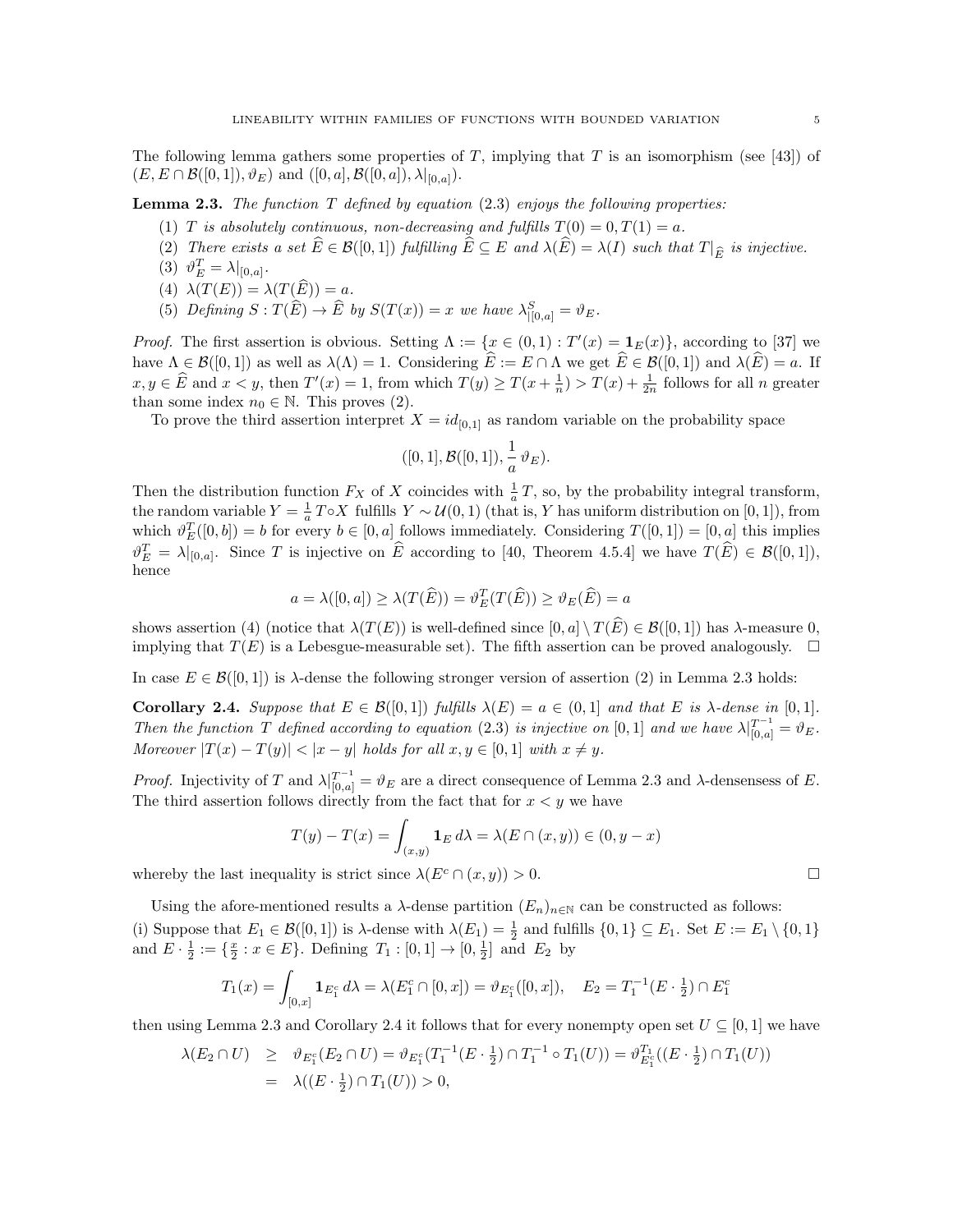whereby the last inequality follows from the fact that  $T_1(U)$  is open since  $T_1$  is a homeomorphism of [0, 1] and  $[0, \frac{1}{2}]$  and  $E \cdot \frac{1}{2}$  is  $\lambda$ -dense in  $[0, \frac{1}{2}]$ . Considering  $E_2^c \supseteq E_1$  we obviously also have  $\lambda(E_2^c \cap U) > 0$ , so  $E_2$  is  $\lambda$ -dense. Also notice that  $\lambda(E_2) = \frac{1}{4}$  since

$$
\lambda(E_2) = \vartheta_{E_1^c}^{T_1} \left( E_1 \cdot \frac{1}{2} \right) = \lambda_{[0, \frac{1}{2}]} \left( E \cdot \frac{1}{2} \right) = \frac{1}{4}
$$

holds. The set  $E_1 \cup E_2$  is  $\lambda$ -dense too since for every non-empty open U on the one hand we have  $\lambda((E_1 \cup E_2) \cap U) \geq \lambda(E_1 \cap U) > 0$ , and on the other hand

$$
\lambda ((E_1 \cup E_2)^c \cap U) \geq \vartheta_{E_1^c}(E_2^c \cap U) = \vartheta_{E_1^c}(T_1^{-1}(E \cdot \frac{1}{2})^c \cap U) = \vartheta_{E_1^c}(T_1^{-1}(E \cdot \frac{1}{2})^c \cap T_1^{-1} \circ T_1(U))
$$
  
=  $\vartheta_{E_1^c}^{T_1}((E \cdot \frac{1}{2})^c \cap T_1(U)) = \lambda ((E \cdot \frac{1}{2})^c \cap T_1(U)) > 0.$ 

(ii) Define the transformation  $T_2: [0,1] \to [0, \frac{1}{4}]$  and the set  $E_3$  by

$$
T_2(x) = \int_{[0,x]} \mathbf{1}_{(E_1 \cup E_2)^c} d\lambda = \lambda (E_1^c \cap E_2^c \cap [0,x]) = \vartheta_{(E_1 \cup E_2)^c}([0,x]), \quad E_3 = T_2^{-1}(E \cdot \frac{1}{4}) \cap E_1^c \cap E_2^c.
$$

Using the same arguments as before we get that  $E_3$  and  $\bigcup_{i=1}^3 E_i$  are  $\lambda$ -dense, and that  $\lambda(E_3) = \frac{1}{8}$ . (iii) Proceeding inductively we finally get a sequence  $(E_n)_{n\in\mathbb{N}}$  of pairwise disjoint,  $\lambda$ -dense Borel sets fulfilling  $\lambda(\bigcup_{i=1}^{\infty} E_i) = \sum_{i=1}^{\infty} \lambda(E_i) = 1$ . In case of  $\bigcup_{i=1}^{\infty} E_i = [0,1]$  the construction is complete, in case of  $\bigcup_{i=1}^{\infty} E_i = [0,1]$  defining  $E'_1 := E_1 \cup ([0,1] \setminus \bigcup_{i=1}^{\infty} E_i)$  as well as  $E'_i = E_i$  for every  $i \geq 2$  yields a  $\lambda$ -dense partition  $(E'_n)_{n\in\mathbb{N}}$ .

Recall that a positive measure  $\mu$  defined on the Borel  $\sigma$ -algebra of a topological space is said to have full support whenever  $\mu(U) > 0$  for every nonempty open set U. Extending Definition 2.2 in the natural way to general probability measures on  $\mathcal{B}([0,1])$  the following result holds:

**Theorem 2.5.** Suppose that  $\mu$  is a probability measure on  $\mathcal{B}([0,1])$  with full support. Then there exists a  $\mu$ -dense partition  $(D_n)_{n\in\mathbb{N}}$  of  $[0,1]$ .

*Proof.* Suppose that  $(E_n)_{n\in\mathbb{N}}$  is a  $\lambda$ -dense partition of [0, 1] and let  $F = F_\mu$  denote the distribution function corresponding to  $\mu$ . Then  $F : [0,1] \rightarrow [0,1]$  is a homeomorphism and each set  $D_n :=$  $F^{-1}(E_n), n \in \mathbb{N}$ , is measurable. If  $U \subseteq [0,1]$  is non-empty and open then, using the fact that obviously  $\mu^F = \lambda$ , we get

$$
\mu(D_n \cap U) = \mu(F^{-1}(E_n) \cap F^{-1} \circ \underbrace{F(U)}_{\text{open}}) = \mu^F(E_n \cap F(U)) = \lambda(E_n \cap F(U)) > 0,
$$

the fact that  $\mu(D_n^c \cap U) > 0$  follows in the same manner. Since  $(D_n)_{n \in \mathbb{N}}$  is a partition of [0, 1], this completes the proof.  $\Box$ 

3. LARGE CLASSES OF NOWHERE MONOTONIC FUNCTIONS WITH BOUNDED VARIATION ON  $[0, 1]$ 

In what follows  $BV$  will denote the family of all real-valued functions  $f$  with bounded variation on [0, 1]. To simplify notation we will also write  $TV(f)$  instead of  $TV(f; [0, 1])$ . Defining the total variation norm  $||f||_{BV}$  of  $f \in BV$  by

(3.1) 
$$
||f||_{BV} = |f(0)| + TV(f)
$$

it is well known that  $(BV, \|\cdot\|_{BV})$  is a (non-separable) Banach space (see, e.g., [1]), that a function is of bounded variation if, and only if, it can be expressed as the difference of two monotonic functions (see [11]), and that for absolutely continuous f the total variation can be calculated as (again see [11])

(3.2) 
$$
TV(f) = \int_{[0,1]} |f'| d\lambda,
$$

whereby we (here and subsequently) set  $f'(x) = 0$  for every x from the set (of  $\lambda$ -measure 0) of all  $x \in [0,1]$  at which f is not differentiable. Recall also that f is absolutely continuous if and only if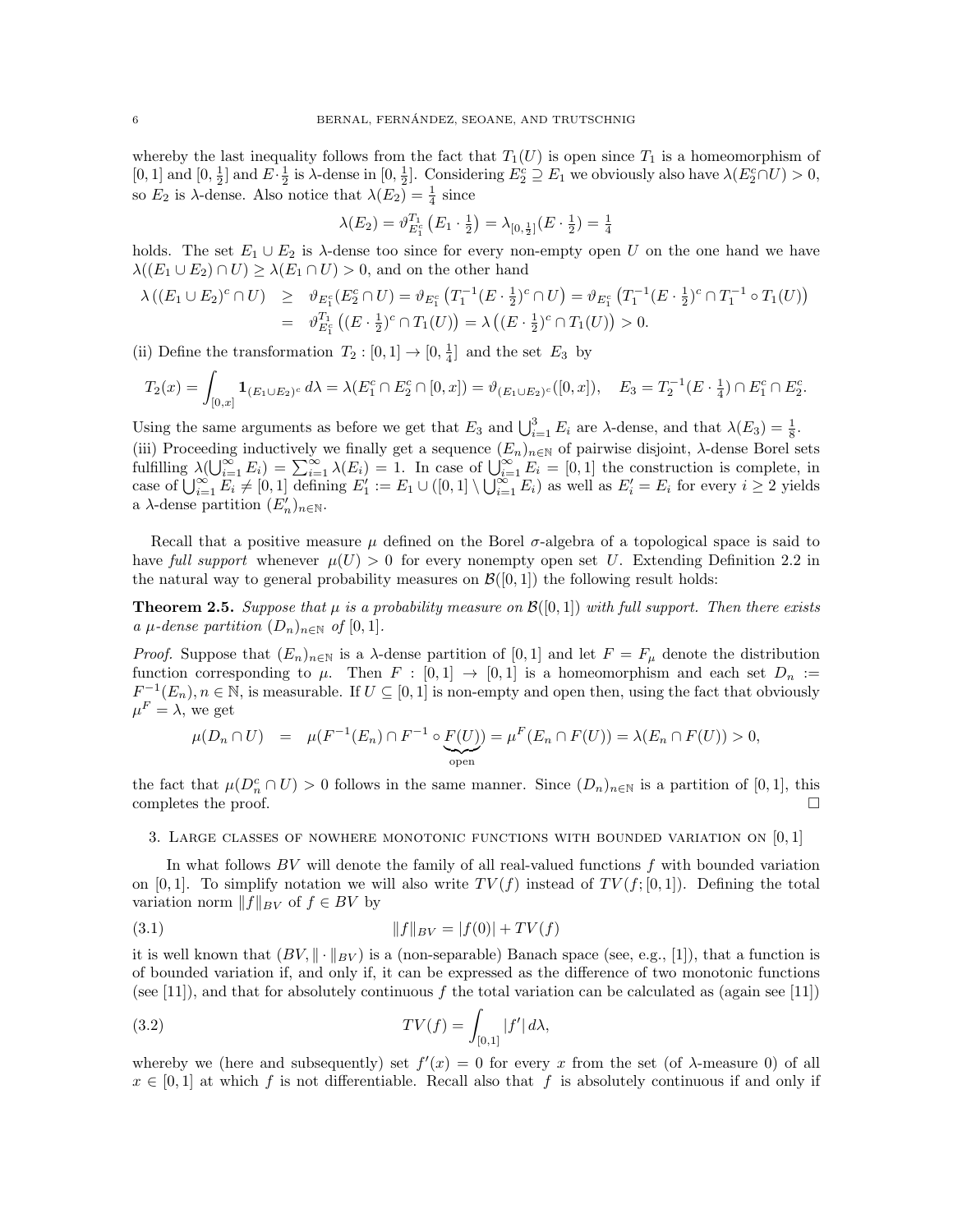there is a  $\lambda$ -integrable function g on [0,1] such that Barrow's rule  $\int_{[0,x]} g d\lambda = f(x) - f(0)$  holds for all  $x \in [0,1]$ , in which case  $f' = g$   $\lambda$ -almost everywhere in [0,1] (see [42, Chapter 6]).

Suppose now that  $(E_n)_{n\in\mathbb{N}}$  is a  $\lambda$ -dense partition of [0,1]. Based on  $(E_n)_{n\in\mathbb{N}}$  we are going to construct very large subsets of  $(BV, \|\cdot\|_{BV})$  consisting exclusively of functions that are nowhere monotonic (i.e., not monotonic on any non-degenerated interval  $(a, b) \subset [0, 1]$ ). For every  $n \in \mathbb{N}$  define the absolutely continuous function  $d_n \in BV$  by

(3.3) 
$$
d_n(x) = \frac{2^{2n}}{3} \int_{[0,x]} \left( \mathbf{1}_{E_{2n-1}} - \mathbf{1}_{E_{2n}} \right) d\lambda.
$$

A straightforward calculation using equation (3.2) shows that  $||d_n||_{BV} = TV(d_n) = 1$  holds for every  $n \in \mathbb{N}$ . Using  $(d_n)_{n \in \mathbb{N}}$  we can now construct an embedding  $\kappa$  of  $(l_1, \|\cdot\|_1)$  into  $(BV, \|\cdot\|_{BV})$  by

(3.4) 
$$
\kappa(\mathbf{a}) = \sum_{n=1}^{\infty} a_n d_n,
$$

whereby  $\mathbf{a} = (a_1, a_2, \ldots)$  denotes an arbitrary element of  $l_1$ . The subsequent lemma summarizes key properties of  $\kappa$ .

**Lemma 3.1.** The operator  $\kappa$  defined according to equation (3.4) is an isometric embedding of the Banach space  $(l_1, \|\cdot\|_1)$  in  $(BV, \|\cdot\|_{BV})$ . Moreover,  $\kappa(l_1)$  is a closed, infinite-dimensional subspace of  $(BV, \|\cdot\|_{BV}).$ 

*Proof.* For every  $n \in \mathbb{N}$  there exists a Borel set  $\Lambda_n$  with  $\lambda(\Lambda_n) = 1$  such that

$$
d'_{n}(x) = \frac{2^{2n}}{3} (\mathbf{1}_{E_{2n-1}}(x) - \mathbf{1}_{E_{2n}}(x))
$$

holds for every  $x \in \Lambda_n$ . Consequently, the set  $\Lambda = \bigcap_{n=1}^{\infty} \Lambda_n \in \mathcal{B}([0,1])$  fulfills  $\lambda(\Lambda) = 1$  too. For every  $x \in \Lambda$  and every  $\mathbf{a} \in l_1$  we have

$$
\left| \sum_{i=1}^{\infty} a_i d_i'(x) \right| = \sum_{i=1}^{\infty} |a_i d_i'(x)| = \sum_{i=1}^{\infty} |a_i| \cdot \frac{2^{2n}}{3} \cdot \mathbf{1}_{E_{2i-1} \cup E_{2i}}(x).
$$

Applying the Monotone Convergence Theorem (see [37]) yields

$$
\int_{[0,1]} \left| \sum_{i=1}^{\infty} a_i d_i'(x) \right| d\lambda(x) = \int_{[0,1]} \sum_{i=1}^{\infty} |a_i| \frac{2^{2i}}{3} \mathbf{1}_{E_{2i-1} \cup E_{2i}}(x) d\lambda(x) = \sum_{i=1}^{\infty} |a_i| = ||\mathbf{a}||_1,
$$

hence the function  $x \mapsto \int_{[0,x]} \sum_{i=1}^{\infty} a_i d_i' d\lambda$  is integrable. Using Dominated Convergence and Fubini's Theorem we get

$$
\int_{[0,x]} \sum_{i=1}^{\infty} a_i d'_i(t) d\lambda(t) = \lim_{n \to \infty} \int_{[0,x]} \sum_{i=1}^n a_i d'_i(t) d\lambda(t) = \lim_{n \to \infty} \sum_{i=1}^n a_i d_i(x)
$$
  
=  $\kappa(\mathbf{a})(x) = \kappa(\mathbf{a})(x) - \kappa(\mathbf{a})(0),$ 

so  $\kappa(\mathbf{a})$  is absolutely continuous with density  $\sum_{i=1}^{\infty} a_i d_i'(x)$ , and applying equation (3.2) yields

$$
\|\kappa(\mathbf{a})\|_{BV}=\|\mathbf{a}\|_1,
$$

which completes the proof of the first assertion of the theorem. The second assertion now follows immediately since  $\kappa(l_1)$  obviously is a subspace of  $(BV, \|\cdot\|_{BV})$  and it is closed since  $\kappa$  is an isometry. In fact, letting  $(\kappa(a_n))_{n\in\mathbb{N}}$  denote a convergent sequence in  $(BV, \|\cdot\|_{BV})$  with a limit  $f \in BV$ , then from the fact that  $\kappa$  is an isometry it follows that  $(\mathbf{a}_n)_{n\in\mathbb{N}}$  is a convergent sequence in  $(l_1, \|\cdot\|_1)$  which has some limit  $\mathbf{a} \in l_1$ , and we have  $\kappa(\mathbf{a}) = f$ .

Theorem 3.2. The family of all absolutely continuous, nowhere monotonic functions is spaceable in  $(BV, \|\cdot\|_{BV}).$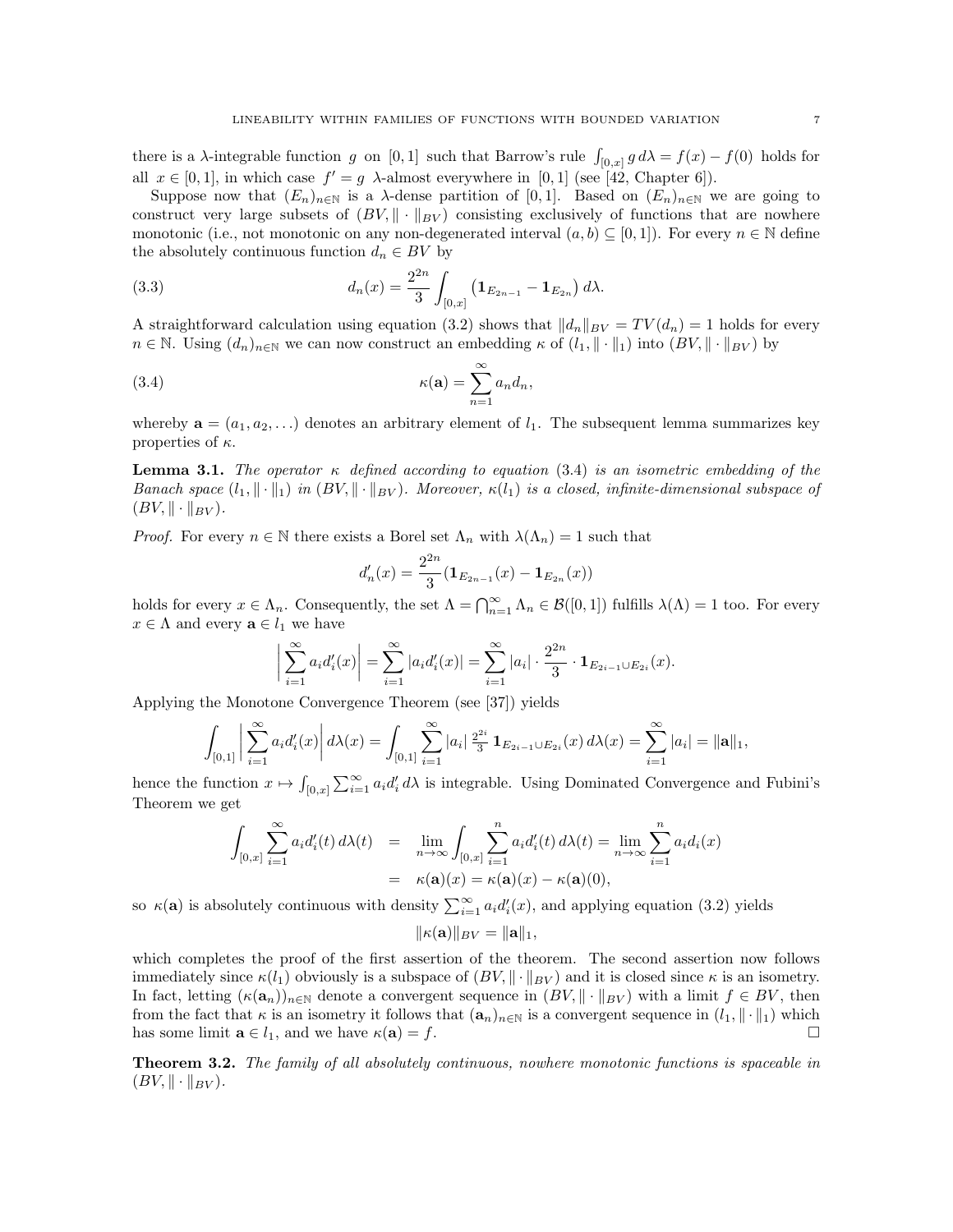*Proof.* Considering Lemma 3.1 it only remains to show that each  $\kappa(\mathbf{a})$  with  $\mathbf{a} \neq \mathbf{0}$  is nowhere monotonic on [0, 1]. Let  $(c, d) \subseteq [0, 1]$  with  $c < d$  be arbitrary but fixed. Letting  $n_0$  denote the smallest integer such that  $a_n \neq 0$  it follows that the sets  $\Lambda_+, \Lambda_-,$  defined by

$$
\Lambda_{+} = \left\{ t \in (c,d) : (\kappa(\mathbf{a}))'(t) = a_{n_0} \frac{2^{2n_0}}{3} \right\}, \quad \Lambda_{-} = \left\{ t \in (c,d) : (\kappa(\mathbf{a}))'(t) = -a_{n_0} \frac{2^{2n_0}}{3} \right\},
$$

fulfill  $\lambda(\Lambda_+), \lambda(\Lambda_-) > 0$ , implying that  $\kappa(\mathbf{a})$  cannot be monotonic on  $(c, d)$ .

**Remark 3.3.** An important result that is related to Theorem 3.2 is the following negative one due to Gurariy [25]: The family of all differentiable functions in [0, 1] is not spaceable in the space of continuous functions under the supremum norm.

Next we are interested in studying the dense lineability of the family of absolutely continuous, nowhere monotonic functions. However, in order to achieve this, we need to recall some tools that will be very useful to accomplish this result (see [4]).

**Definition 3.4.** Let  $A, B$  be subsets of a vector space X. We say that A is stronger than B if  $A + B \subseteq A$ .

**Theorem 3.5.** Let X be a separable Banach space, and consider two subsets  $A, B$  of X such that  $A$ is lineable and  $B$  is dense-lineable. If  $A$  is stronger than  $B$ , then  $A$  is dense-lineable.

Now we are ready to state and prove the result we announced earlier. By  $(C[0,1], \|.\|_{\infty})$  we shall denote, as usual, the Banach space of all continuous functions  $[0, 1] \rightarrow \mathbb{R}$ , endowed with the supremum norm. Recall that this space is separable.

**Theorem 3.6.** The family of all absolutely continuous, nowhere monotonic functions is dense lineable in  $(C[0,1], \left\|\cdot\right\|_{\infty}).$ 

*Proof.* Let  ${E_n}_{n\in\mathbb{N}}$  be a  $\lambda$ -dense partition with

$$
\lambda(E_n) = 1/2^n \text{ for all } n \in \mathbb{N}.
$$

Now, let us consider a bijection  $\varphi : \mathbb{N} \times \mathbb{N} \to 2\mathbb{N}$ . Given  $n \in \mathbb{N}$ , let us define the function  $f_n : [0, 1] \to \mathbb{R}$ by

$$
f_n(x) := \begin{cases} \frac{2^{\varphi(n,m)-1}}{\left(\varphi(n,m)-1\right)^2} & \text{if } x \in E_{\varphi(n,m)-1}, \\ -\frac{2^{\varphi(n,m)}}{\varphi(n,m)^2} & \text{if } x \in E_{\varphi(n,m)}. \end{cases}
$$

It is easy to see that  $f_n$  is Lebesgue-integrable. Now, we set  $F_n(x) := \int_{[0,x]} f_n d\lambda$  for every  $x \in [0,1]$ . Plainly, every  $F_n$  is absolutely continuous, and there is a measurable set  $Z_n$  with  $\lambda(Z_n) = 0$  such that  $F'_n(x) = f_n(x)$  for all  $x \in [0,1] \setminus Z_n$ . We set  $Z := \bigcup_{n \in \mathbb{N}} Z_n$ , so that  $\lambda(Z) = 0$ .

Now, we denote by  $A_0$  the family of all absolutely continuous, nowhere monotonic functions. In order to show that  $A_0$  is dense lineable, it is enough to prove that A is, where A is defined as the set of all absolutely continuous functions  $f : [0, 1] \to \mathbb{R}$  satisfying the following property:

(U) If we set an interval  $(a, b) \subset [0, 1]$  and  $M > 0$ , there exist two subsets of  $(a, b)$ , of positive measure, in such a way that  $f$  is differentiable on both of them and having derivative bigger than  $M$  on the first set and smaller than  $-M$  on the second one.

It is clear that  $A \subset A_0$ . The functions  $F_n$ 's are linearly independent (since the  $f_n$ 's have pairwise disjoint supports). Next, fix  $F \in \text{span}\{F_n\}_{n\geq 1} \setminus \{0\}$ , so that there are  $p \in \mathbb{N}$  and reals  $c_1, \ldots, c_p$ with  $c_p \neq 0$  such that  $F = c_1F_1 + \cdots + c_pF_p$ . Then F is absolutely continuous. Let us prove that  $F \in A$ . Since A is invariant under scaling, we can suppose that  $c_p = 1$ . We have to show that F satisfies (U).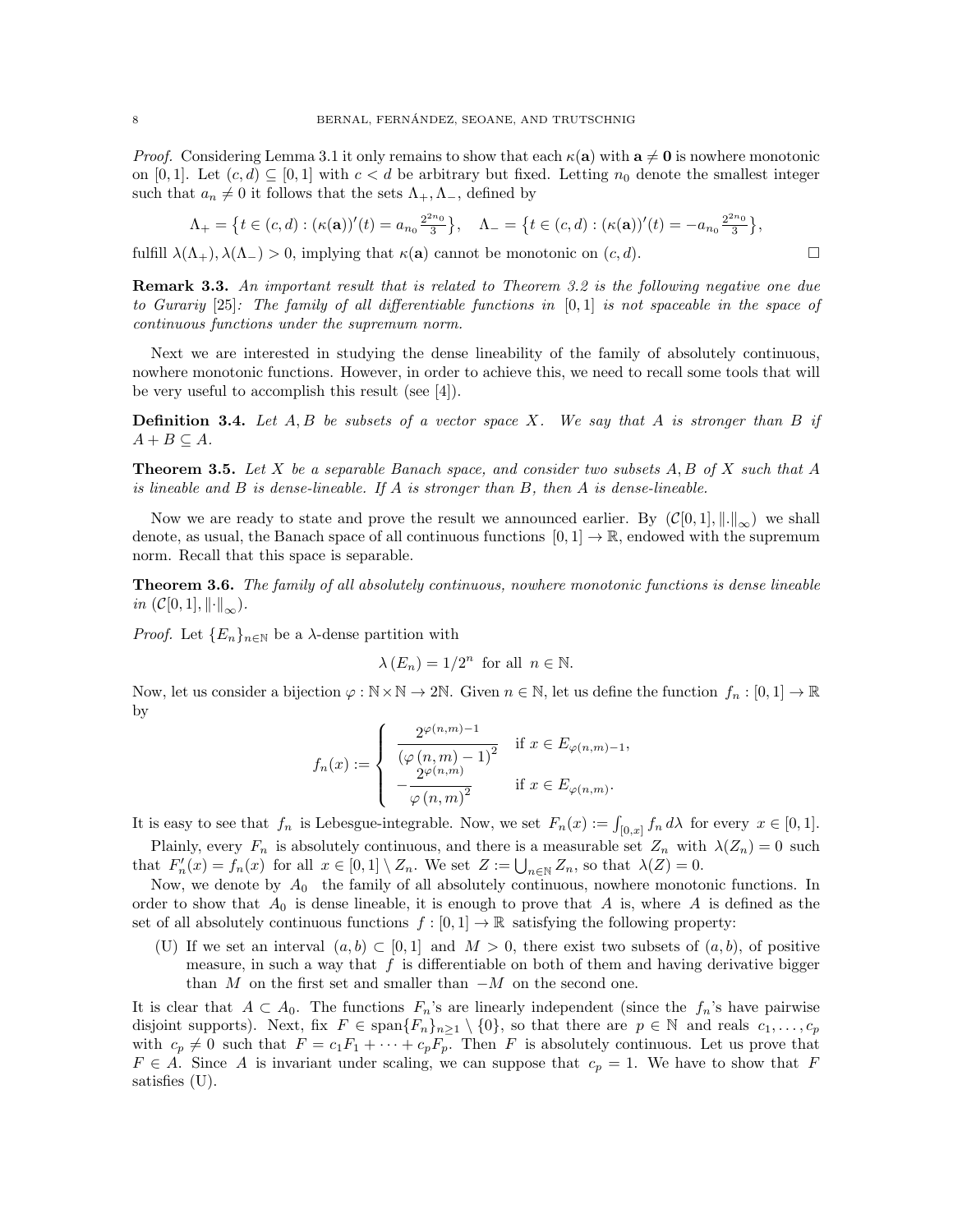To this end, fix  $M > 0$  as well as an interval  $(a, b) \subset [0, 1]$ . Since  $\lim_{m\to\infty} \varphi(p, m) = +\infty$  $\lim_{k\to\infty}\frac{2^k}{k}$  $\frac{2^k}{k}$ , there is  $m \in \mathbb{N}$  such that

$$
\begin{cases}\nF'_p(x) = f_p(x) = \frac{2^{\varphi(p,m)-1}}{\left(\varphi(n,m)-1\right)^2} > M \quad \text{for all } x \in E_{\varphi(p,m)-1} \setminus Z, \text{ and} \\
F'_p(x) = f_p(x) = -\frac{2^{\varphi(p,m)}}{\varphi(n,m)^2} < -M \quad \text{for all } x \in E_{\varphi(p,m)} \setminus Z.\n\end{cases}
$$

Observe that, since the sets  $E_n$ 's are pairwise disjoint, we have  $F'_j(x) = f_j(x) = 0$  for all  $j \in$  $\{1,\ldots,p-1\}$  (the last set is meant as  $\emptyset$  if  $p=1$ ) and all  $x \in C_1 \cup C_2$ , where we have set

$$
C_1 := (E_{\varphi(p,m)-1} \setminus Z) \cap (a,b) \text{ and } C_2 := (E_{\varphi(p,m)} \setminus Z) \cap (a,b).
$$

Since the partition  $\{E_n\}_{n\geq 1}$  is  $\lambda$ -dense, we get  $\lambda(C_1) > 0 < \lambda(C_2)$ . Therefore  $F'(x) = f_p(x) +$  $\sum_{j=1}^{\infty} c_j f_j(x) = f_p(x) > M$  for all  $x \in C_1$  and, analogously,  $F'(x) < -M$  for all  $x \in C_2$ . Hence F satisfy (U), and so span ${F_n}_{n\geq 1} \subset A \cup \{0\}$ , which yields that A is lineable.

Finally, let us consider B to be the set of polynomials, which is dense in  $X := (\mathcal{C}[0,1], \|\cdot\|_{\infty})$  by the Weierstrass approximation theorem. But  $B$  is a vector space in itself; therefore it is dense lineable in X. Let us check that  $A + B \subseteq A$ . Let P be a polynomial and  $f \in A$ . It is clear that  $P + f$  is absolutely continuous. Clearly, P' is bounded in [0,1]. Let us take any bound,  $\gamma$ , of  $|P'|$  in [0,1]. Since f enjoys property (U), if we take  $M > 0$  and any interval  $(a, b) \subset [0, 1]$ , we can find two subsets  $S_1, S_2 \subset (a, b)$ , of positive measure, in which f is differentiable and  $(-1)^i f'(x) > \gamma + M$  for  $x \in S_i$ with  $i \in \{1,2\}$ . Therefore, at the points of  $S_1$  we have that  $P' + f'$  is bigger than M and, at the points in  $S_2$  is less than  $-M$ . That is,  $P + f \in A$ , which yields  $A + B \subseteq A$ . Thus, we can apply Theorem 3.5, and we obtain that A is dense lineable in  $(\mathcal{C}[0, 1], \|\cdot\|_{\infty})$ , as required.

**Remarks 3.7.** 1. In the preceding theorem, the space  $\mathcal{C}[0,1]$  cannot be replaced with BV, because the set of absolutely continuous functions is not dense in the latter space. In fact, it is closed in BV and separable under the inherited topology, while BV is not separable (see [1]).

2. In the proof of Theorem 3.6, one is tempted to directly choose the family of all absolutely continuous, nowhere monotonic functions as the set A in order to apply Theorem 3.5. But in this case  $A + B$  is not contained in A. Indeed, in 1974 Katznelson and Stromberg [29] provided a nowhere monotonic, everywhere differentiable function  $L : \mathbb{R} \to \mathbb{R}$  with  $|L'(x)| \leq 1$  for all  $x \in \mathbb{R}$ . Then its restriction to  $[0,1]$  is nowhere monotonic and absolutely continuous. Now, the function  $P(x) := 2x$  is in B, but  $L + P \notin A$  as it is strictly increasing, because  $(L + P)' = 2 + L' > 0$  on [0,1].

We now focus on studying the algebrability of the family of all absolutely continuous, nowhere monotonic functions on  $[0, 1]$ . For proving the main result the following lemma, which is a slight modification of a result from set theory (see [36]) will be key:

**Lemma 3.8.** There exists a family  $\mathcal{D} = (D_t)_{t \in \mathbb{R}}$  of pairwise different subsets of N having the following three properties:

(P1) For all  $n, m \in \mathbb{N}$  with  $n \leq m$  and pairwise different real numbers  $t_1, t_2, \ldots, t_n, t_{n+1}, \ldots, t_{n+m}$ we have

(3.5) 
$$
D_{t_1} \cap \ldots \cap D_{t_n} \cap D_{t_{n+1}}^c \cap \ldots \cap D_{t_m}^c \neq \emptyset.
$$

- (P2) The intersections in (3.5) have cardinality  $\aleph_0$ .
- (P3) For every  $i \in \mathbb{N}$  we have  $D_i \cap \{1, 2, \ldots, i\} = \{i\}.$

Theorem 3.9. The family of all absolutely continuous, nowhere monotonic functions is strongly calgebrable.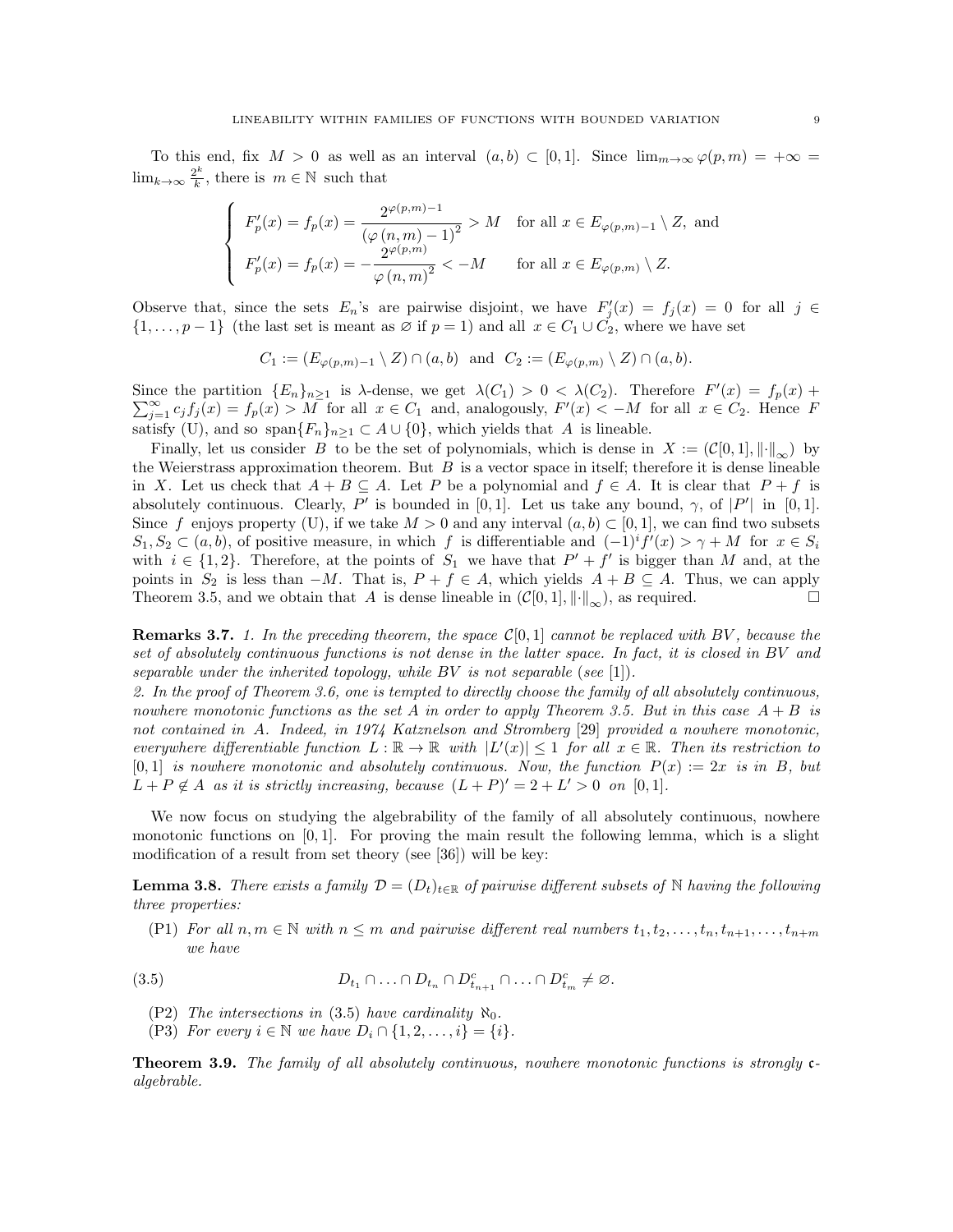*Proof.* Let  $D$  be a family fulfilling the properties from Lemma 3.8,  $(d_n)_{n\in\mathbb{N}}$  the family of functions defined according to equation (3.3), and suppose that  $\mathbf{a} \in l_1$  contains no 0. For every  $D \in \mathcal{D}$  define the function  $f_D : [0,1] \to \mathbb{R}$  by

$$
f_D(x) = \sum_{n=1}^{\infty} \mathbf{1}_D(n) a_n d_n.
$$

Then proceeding as in the proof of Lemma 3.1 shows that  $f<sub>D</sub>$  is absolutely continuous with derivative  $f'_D(x) = \sum_{n=1}^{\infty} \mathbf{1}_D(n) a_n d'_n(x)$  for  $\lambda$ -almost every  $x \in [0,1]$ , and that f is nowhere monotonic. We are going to show that  $\{f_D : D \in \mathcal{D}\}\$ is algebraically independent and that it generates an algebra contained in the family of absolutely continuous, nowhere monotonic functions. Suppose that  $m \in \mathbb{N}$ is arbitrary but fixed, that  $p : \mathbb{R}^m \to \mathbb{R}$  is a non-zero polynomial of degree r without constant term and that  $D_{t_1}, \ldots, f_{D_{t_m}}$  are different elements in  $\mathcal{D}$ . To simplify notation we will write

$$
F_p = p(f_{D_{t_1}}, \ldots, f_{D_{t_m}}).
$$

We shall proceed by induction of the degree r of p and to prove that  $F_p$  is absolutely continuous and nowhere monotonic.

(i) Suppose that  $r = 1$ . Then  $F_p$  is of the form  $F_p = \sum_{j=1}^m \beta_j f_{D_{t_j}}$  for some constants  $\beta_1, \ldots, \beta_m$ , not all of them being 0, and we have

$$
F_p'(x)=\sum_{j=1}^m\beta_j\sum_{n=1}^\infty\mathbf{1}_{D_{t_j}}(n)a_nd'_n(x)
$$

for  $\lambda$ -almost every  $x \in [0,1]$ . Set  $j_0 := \min\{j \in \{1,\ldots,m\} : \beta_j \neq 0\}$  and suppose that  $n_0 \in$  $D_{t_{j_0}} \cap \bigcap_{j \neq j_0}^m D_{t_j}^c$ . Then for  $\lambda$ -almost every  $x \in E_{2n_0-1}$  (notation as before) we get

$$
F'_p(x) = \sum_{j=1}^m \beta_j \mathbf{1}_{D_{t_j}}(n_0) a_{n_0} d'_{n_0}(x) = \beta_{j_0} a_{n_0} \frac{2^{2n_0}}{3} \neq 0,
$$

and for  $\lambda$ -almost every  $x \in E_{2n_0}$  we get

$$
F_p'(x) = -\beta_{j_0} a_{n_0} \frac{2^{2n_0}}{3} \neq 0.
$$

Considering that  $E_{2n_0}$  and  $E_{2n_0-1}$  are  $\lambda$ -dense it follows that the absolutely continuous function  $F_p$  is nowhere monotonic (and not identical to 0 on any non-degenerated interval).

(ii) Suppose that the assertion holds for all polynomials of degree  $\leq r$  and suppose that p is of degree r+1. Then  $F_p = p(f_{D_{t_1}}, \ldots, f_{D_{t_m}})$  is absolutely continuous and, letting  $\partial_j$  denote the partial derivative with respect to the j-th coordinate,  $F'_p$  can expressed as

$$
F'_p(x) = \sum_{j=1}^m \partial_j p(f_{D_{t_1}}, \dots, f_{D_{t_m}}) \cdot f'_{D_{t_j}}(x)
$$

for  $\lambda$ -almost every  $x \in [0,1]$ . Denoting the smallest element integer j in  $\{1,\ldots,m\}$  for which  $\partial_i p$  is not identical to the zero-function by  $j_0$  and choosing  $n_0 \in D_{t_{j_0}} \cap \bigcap_{j \neq j_0}^{m} D_{t_j}^c$  then for  $\lambda$ -almost every  $x \in E_{2n_0-1}$  we get

$$
F'_p(x) = \partial_{j_0} p(f_{D_{t_1}}(x), \dots, f_{D_{t_m}}(x)) a_{n_0} \frac{2^{2n_0}}{3},
$$

and for  $\lambda$ -almost every  $x \in E_{2n_0}$  we have

$$
F'_p(x) = -\partial_{j_0} p(f_{D_{t_1}}(x), \dots, f_{D_{t_m}}(x)) a_{n_0} \frac{2^{2n_0}}{3}.
$$

According to the induction assumption, as a polynomial of degree  $\leq r$  the function defined by  $x \mapsto$  $\partial_{j_0} p(f_{D_{t_1}}(x),...,f_{D_{t_m}}(x))$  is not identically zero on any non-degenerated open interval, implying that  $F'_p$  is positive and negative on sets of positive measure in every non-degenerated open interval. The absolutely continuous function  $F_p$  therefore is nowhere monotonic and the proof is complete since  $m \in \mathbb{N}$  was arbitrary.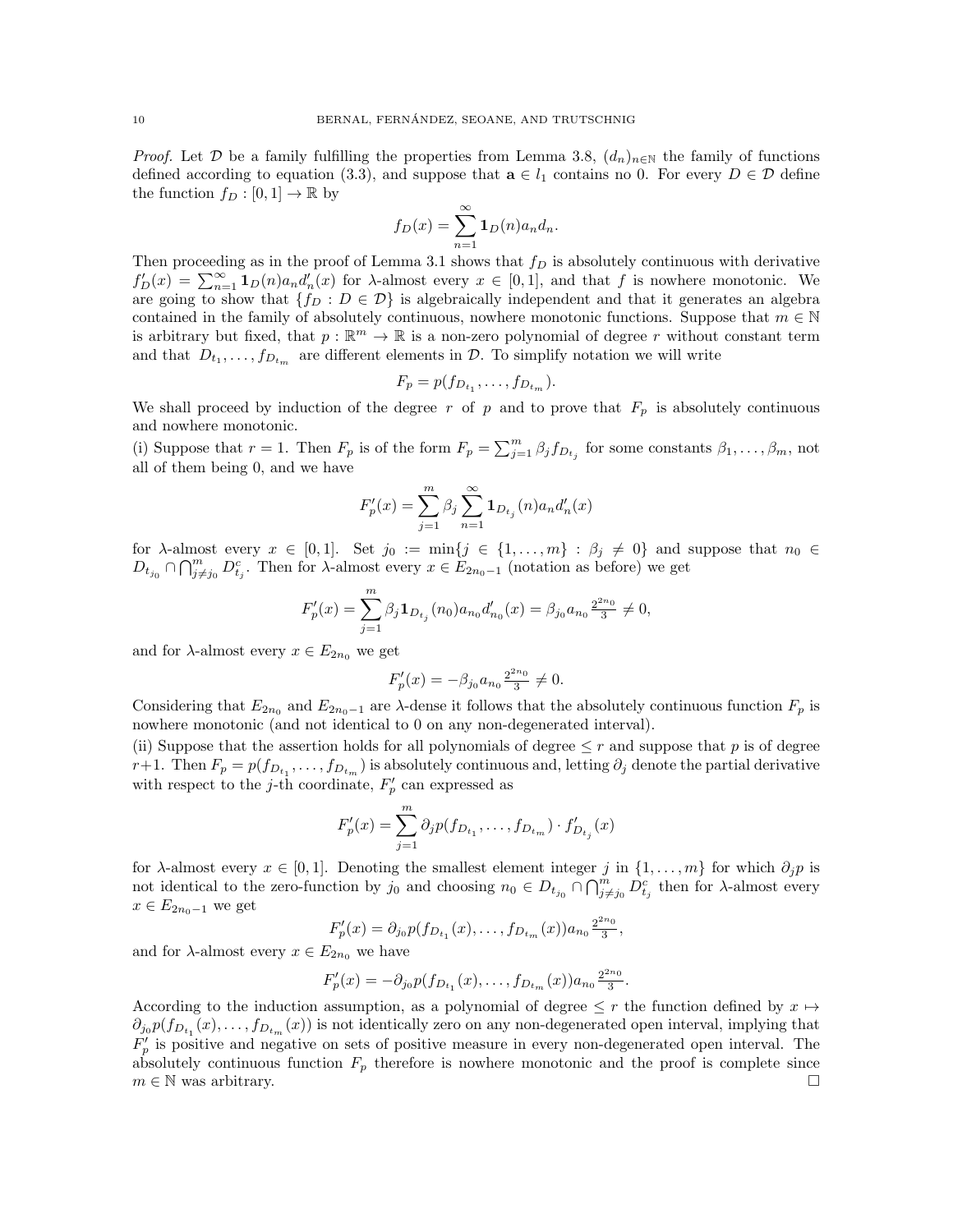**Remark 3.10.** A result that is related to Theorem 3.9 is the following one, that is due to Gámez et al. [24]: The set of differentiable functions on  $\mathbb R$  that are nowhere monotone is c-lineable.

Letting  $h : [0,1] \rightarrow [0,1]$  denote an increasing singular homeomorphism, working with the singular probability measure  $\mu_h$  induced by h, the sets  $E'_n = h^{-1}(E_n)$ ,  $n \in \mathbb{N}$ , and the functions  $d'_n = d_n \circ h$ and  $f'_D = f_D \circ h$  it is straightforward to translate the results derived before to the setting of singular functions and obtain the following theorem (a part of which has already been established in [9] using different techniques).

**Theorem 3.11.** The family of all singular, nowhere monotonic functions on  $[0, 1]$  is spaceable in  $(BV, \|\cdot\|_{BV})$  and strongly c-algebrable.

Remark 3.12. Concerning Theorem 3.11, it is worth mentioning that it is not possible to replace the supporting space  $(BV, \|\cdot\|_{BV})$  with  $(C[0, 1], \|\cdot\|_{\infty})$  because of the celebrated Levine–Milman's theorem [32] asserting the non-existence of infinite dimensional closed vector subspaces in the latter space formed entirely by bounded variation functions.

Acknowledgements. The third author gratefully acknowledges the support of the WISS 2025 Project IDA-lab Salzburg (20204-WISS/225/197-2019 and 20102-F1901166-KZP). The second author was supported by grant PGC2018-097286-B-I00.

### **REFERENCES**

- [1] C. R. Adams, The space of functions of bounded variation and certain general spaces, Trans. Amer. Math. Soc. 40 (1936), no. 3, 421–438, DOI 10.2307/1989632.
- [2] A. Aizpuru, C. Pérez-Eslava, and J. B. Seoane-Sepúlveda, Linear structure of sets of divergent sequences and series, Linear Algebra Appl. 418 (2006), no. 2-3, 595–598, DOI 10.1016/j.laa.2006.02.041.
- [3] R. M. Aron, L. Bernal González, D. M. Pellegrino, and J. B. Seoane Sepúlveda, Lineability: the search for linearity in mathematics, Monographs and Research Notes in Mathematics, CRC Press, Boca Raton, FL, 2016.
- [4] R. M. Aron, F. J. García-Pacheco, D. Pérez-García, and J. B. Seoane-Sepúlveda, On dense-lineability of sets of functions on R, Topology 48 (2009), no. 2-4, 149-156, DOI 10.1016/j.top.2009.11.013.
- [5] R. M. Aron, V. I. Gurariy, and J. B. Seoane-Sepúlveda, *Lineability and spaceability of sets of functions on*  $\mathbb{R}$ , Proc. Amer. Math. Soc. 133 (2005), no. 3, 795–803.
- [6] R. M. Aron and J. B. Seoane-Sepúlveda, Algebrability of the set of everywhere surjective functions on  $\mathbb{C}$ , Bull. Belg. Math. Soc. Simon Stevin 14 (2007), no. 1, 25–31.
- [7] M. Balcerzak, A. Bartoszewicz, and M. Filipczak, Nonseparable spaceability and strong algebrability of sets of continuous singular functions, J. Math. Anal. Appl. 407 (2013), no. 2, 263–269, DOI 10.1016/j.jmaa.2013.05.019.
- [8] F. Bastin, J. A. Conejero, C. Esser, and J. B. Seoane-Sepúlveda, Algebrability and nowhere Gevrey differentiability, Israel J. Math. 205 (2015), no. 1, 127–143, DOI 10.1007/s11856-014-1104-1.
- [9] L. Bernal-González, J. Fernández-Sánchez, M. E. Martínez-Gómez, and J. B. Seoane-Sepúlveda, Banach Spaces and Banach Lattices of singular functions, Studia Math. 260 (2021), 167–193, DOI 10.4064/sm200419-7-9.
- [10] L. Bernal-González, D. Pellegrino, and J. B. Seoane-Sepúlveda, Linear subsets of nonlinear sets in topological vector spaces, Bull. Amer. Math. Soc. (N.S.) 51 (2014), no. 1, 71–130, DOI 10.1090/S0273-0979-2013-01421-6. MR3119823
- [11] A. M. Bruckner, J. B. Bruckner, and B. S. Thomson, Real Analysis (Create Space Independent Publishing Platform, ed.), 2008.
- [12] D. Cariello and J. B. Seoane-Sepúlveda, *Basic sequences and spaceability in*  $\ell_p$  spaces, J. Funct. Anal. **266** (2014), no. 6, 3797–3814, DOI 10.1016/j.jfa.2013.12.011.
- [13] J. Carmona Tapia, J. Fernández-Sánchez, J. B. Seoane-Sepúlveda, and W. Trutschnig, Lineability, spaceability, and latticeability of subsets of  $C((0, 1))$  and Sobolev spaces, Rev. R. Acad. Cienc. Exactas Fís. Nat. Ser. A Mat. RACSAM 116 (2022), no. 3, Paper No. 113, DOI 10.1007/s13398-022-01256-y.
- [14] K. C. Ciesielski, J. L. Gámez-Merino, D. Pellegrino, and J. B. Seoane-Sepúlveda, Lineability, spaceability, and additivity cardinals for Darboux-like functions, Linear Algebra Appl. 440 (2014), 307–317, DOI 10.1016/j.laa.2013.10.033.
- [15] K. C. Ciesielski and J. B. Seoane-Sepúlveda, A century of Sierpiński-Zygmund functions, Rev. R. Acad. Cienc. Exactas Fís. Nat. Ser. A Mat. RACSAM 113 (2019), no. 4, 3863-3901, DOI 10.1007/s13398-019-00726-0.
- [16] , Differentiability versus continuity: restriction and extension theorems and monstrous examples, Bull. Amer. Math. Soc. (N.S.) 56 (2019), no. 2, 211–260, DOI 10.1090/bull/1635.
- [17] E. de Amo, M. Díaz Carrillo, and J. Fernández-Sánchez, Singular functions with applications to fractal dimensions and generalized Takagi functions, Acta Appl. Math. 119 (2012), 129–148, DOI 10.1007/s10440-011-9665-z.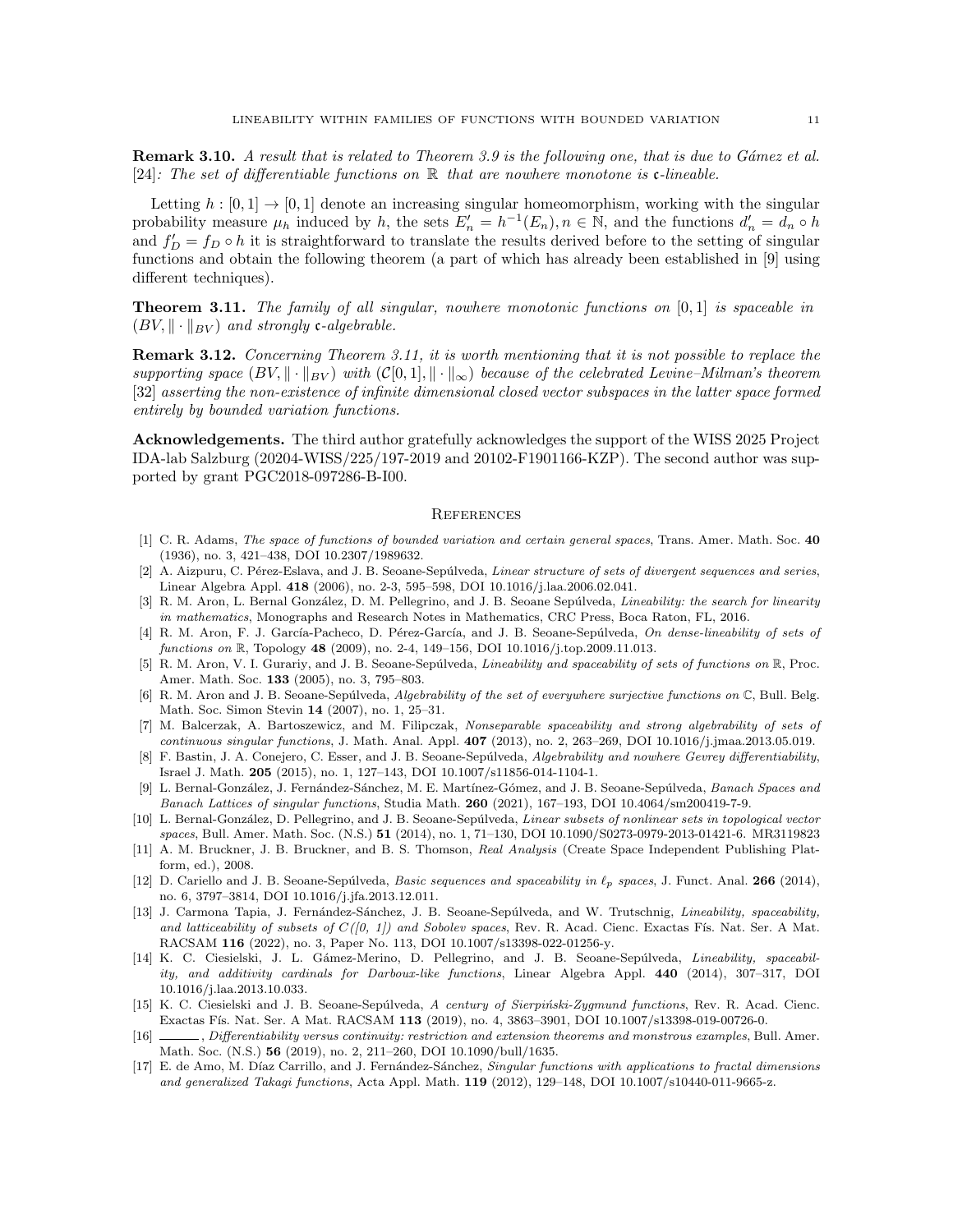- [18] P. H. Enflo, V. I. Gurariy, and J. B. Seoane-Sepúlveda, Some results and open questions on spaceability in function spaces, Trans. Amer. Math. Soc. 366 (2014), no. 2, 611–625, DOI 10.1090/S0002-9947-2013-05747-9.
- [19] K. Falconer, Fractal geometry, 3rd ed., John Wiley & Sons, Ltd., Chichester, 2014. Mathematical foundations and applications.
- [20] J. Fernández-Sánchez, D. L. Rodríguez-Vidanes, J. B. Seoane-Sepúlveda, and W. Trutschnig, Lineability, differentiable functions and special derivatives, Banach J. Math. Anal. 15 (2021), no. 1, Paper No. 18, 22, DOI 10.1007/s43037-020-00103-9.
- [21] J. Fernández-Sánchez and W. Trutschnig, Some members of the class of (quasi-)copulas with given diagonal from the Markov kernel perspective, Comm. Statist. Theory Methods 45 (2016), no. 5, 1508–1526, DOI 10.1080/03610926.2013.864856.
- [22] J. Fernández-Sánchez, S. Maghsoudi, D. L. Rodríguez-Vidanes, and J. B. Seoane-Sepúlveda, Classical vs. non-Archimedean analysis: an approach via algebraic genericity, Rev. R. Acad. Cienc. Exactas Fís. Nat. Ser. A Mat. RACSAM 116 (2022), no. 2, Paper No. 72, 27, DOI 10.1007/s13398-022-01209-5.
- [23] J. Fernández-Sánchez, D. L. Rodríguez-Vidanes, J. B. Seoane-Sepúlveda, and W. Trutschnig, Lineability and Klinear discontinuous functions, Linear Algebra Appl. 645 (2022), 52–67, DOI 10.1016/j.laa.2022.03.007.
- [24] J. L. Gámez-Merino, G. A. Muñoz-Fernández, V. M. Sánchez, and J. B. Seoane-Sepúlveda, Sierpiński-Zygmund functions and other problems on lineability, Proc. Amer. Math. Soc. 138 (2010), no. 11, 3863–3876.
- [25] V. I. Gurariĭ, Subspaces and bases in spaces of continuous functions, Dokl. Akad. Nauk SSSR 167 (1966), 971–973 (Russian).
- [26] C. Ho and S. Zimmerman, On certain dense, uncountable subsets of the real line, Amer. Math. Monthly 125 (2018), no. 4, 339–346, DOI 10.1080/00029890.2018.1420334.
- [27] M. Iosifescu and C. Kraaikamp, Metrical theory of continued fractions, Mathematics and its Applications, vol. 547, Kluwer Academic Publishers, Dordrecht, 2002.
- [28] I. S. Kats, Singular strictly increasing functions and a segment partition problem, Mat. Zametki 81 (2007), no. 3, 341–347, DOI 10.1134/S0001434607030042 (Russian, with Russian summary); English transl., Math. Notes 81 (2007), no. 3-4, 302–307.
- [29] Y. Katznelson and K. Stromberg, Everywhere differentiable, nowhere monotone, functions, Amer. Math. Monthly 81 (1974), no. 4, 349–354.
- [30] A. Klenke, *Probability theory*, 3rd ed., Universitext, Springer, Cham, 2020.
- [31] J. Khodabandehlou, S. Maghsoudi, and J. B. Seoane-Sepúlveda, Lineability, continuity, and antiderivatives in the non-Archimedean setting, Canad. Math. Bull. 64 (2021), no. 3, 638–650, DOI 10.4153/S0008439520000715.
- [32] B. Levine and D. Milman, On linear sets in space C consisting of functions of bounded variation, Comm. Inst. Sci. Math. Méc. Univ. Kharkoff [Zapiski Inst. Mat. Mech.] (4) 16 (1940), 102–105 (Russian, with English summary).
- [33] G. A. Muñoz-Fernández, N. Palmberg, D. Puglisi, and J. B. Seoane-Sepúlveda, Lineability in subsets of measure and function spaces, Linear Algebra Appl. 428 (2008), no. 11-12, 2805–2812, DOI 10.1016/j.laa.2008.01.008.
- [34] I. P. Natanson, Theory of Functions of Real Variable, Dover Publications, Mineola, New York, 2016.
- [35] J. Paradís, P. Viader, and L. Bibiloni, A total order in  $(0,1]$  defined through a 'next' operator, Order 16 (1999), no. 3, 207–220 (2000), DOI 10.1023/A:1006441703404.
- [36] W. Rudin, *Homogeneity problems in the theory of Čech compactifications*, Duke Math. J. 23 (1956), 409–419.
- [37] W. Rudin, Real and complex analysis, 3rd ed., McGraw-Hill Book Co., New York, 1987. MR924157
- [38] R. Salem, *On some singular monotonic functions which are strictly increasing*, Trans. Amer. Math. Soc. 53 (1943), 427–439, DOI 10.2307/1990210.
- [39] J. B. Seoane-Sepúlveda, Chaos and lineability of pathological phenomena in analysis, ProQuest LLC, Ann Arbor, MI, 2006. Thesis (Ph.D.)–Kent State University.
- [40] S. M. Srivastava, A course on Borel sets, Graduate Texts in Mathematics, vol. 180, Springer-Verlag, New York, 1998.
- [41] L. Takács, An increasing continuous singular function, Amer. Math. Monthly 85 (1978), no. 1, 35–37, DOI 10.2307/2978047.
- [42] A. C. M. Van Rooij and W. H. Schikhof, A Second Course on Real Functions, Cambridge University Press, Cambridge, 1982.
- [43] P. Walters, An introduction to ergodic theory, Graduate Texts in Mathematics, vol. 79, Springer-Verlag, New York-Berlin, 1982.
- [44] S. Zimmerman and C. Ho, Partitioning the real line into an uncountable collection of everywhere uncountably dense sets, Amer. Math. Monthly 126 (2019), no. 9, 825–834, DOI 10.1080/00029890.2019.1640529.